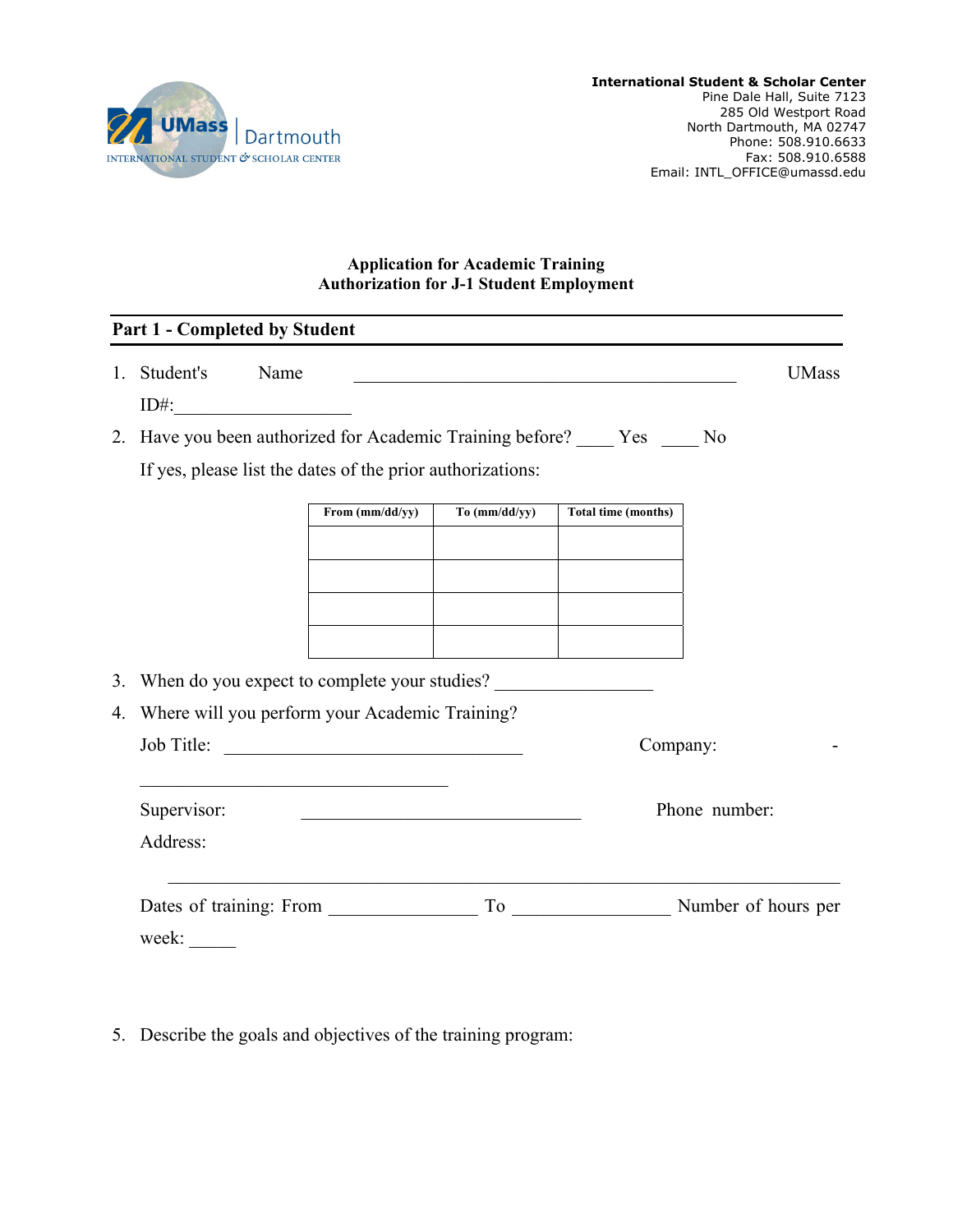

6. Describe how the training directly relates to your major degree:

7. Describe why the training is an integral or critical part of your academic degree or program:

Student's signature Date

## **Part 2 - Completed by Academic Advisor or Dean**

*Authorization of employment through Academic Training is given by the International Student and Scholar Center (ISSC), and the information contained in this form is the basis for the decision. Your review and approval of the appropriateness of the training experience is required by federal immigration regulations.* 

I have reviewed the information presented in items 4 through 8 of this form and the student's offer of employment. I have determined that the goals and objectives of the training are appropriate and directly related to the student's major field of study at UMass Dartmouth, and it can be considered integral to the student's academic experience.

Name and Title

Signature Date

## **Part 3 - Completed by ISSC - RO or ARO**

I have reviewed the information presented by the student and the academic dean or advisor. Based on that information I have determined that the requested Academic Training is warranted. I found the offer of employment to be effective and appropriate in achieving the stated goals and objectives.